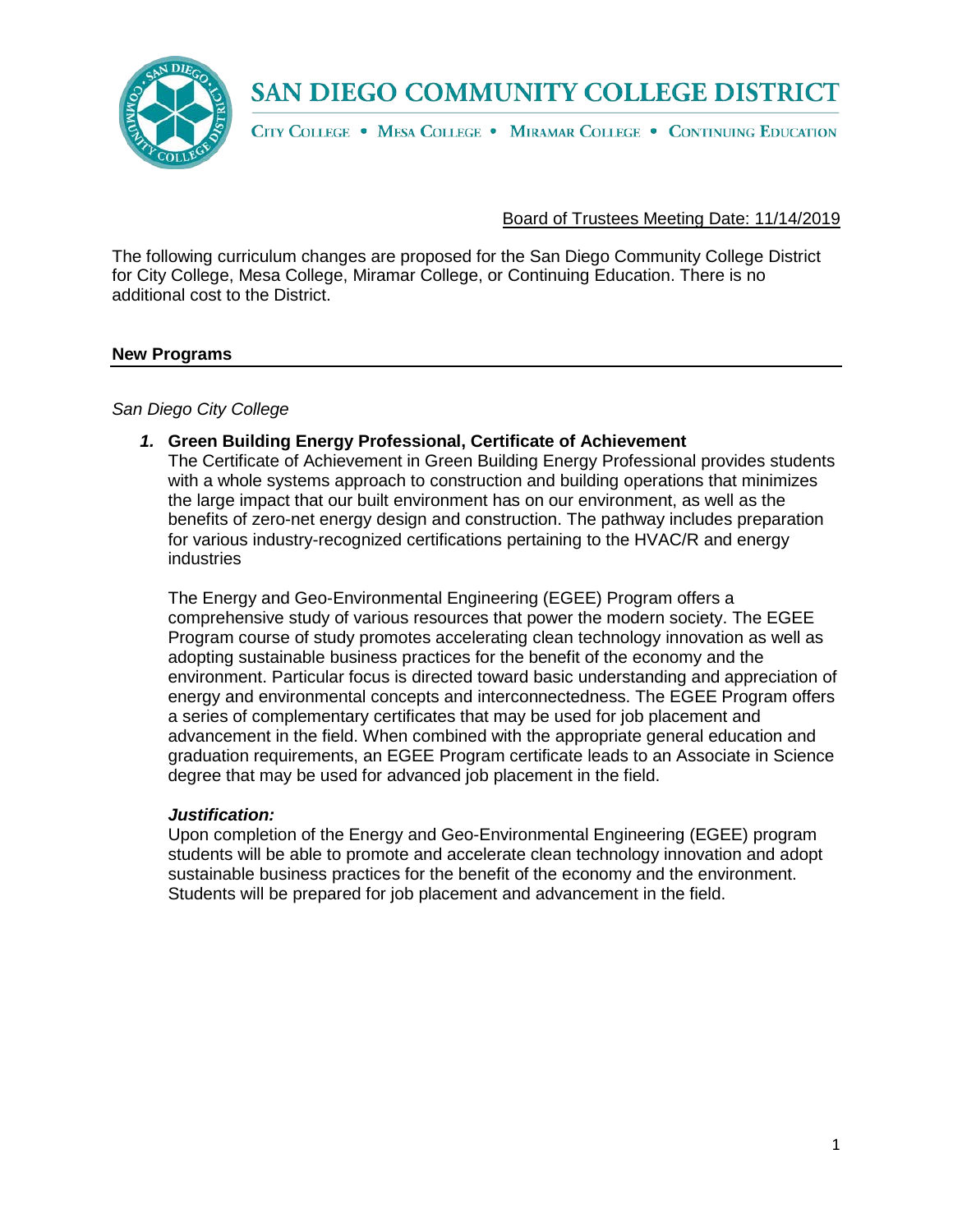

CITY COLLEGE . MESA COLLEGE . MIRAMAR COLLEGE . CONTINUING EDUCATION

# **Labor Market Information:**

# **Employment Outlook for HVAC Occupations (San Diego & Imperial Counties)**

|                                                 | 2016  | 2021   | $5-Yr$ | $5-Yr$ % | 5-year          | Annual          |
|-------------------------------------------------|-------|--------|--------|----------|-----------------|-----------------|
| Occupation                                      | Jobs  | Jobs   | Change | Change   | <b>Openings</b> | <b>Openings</b> |
|                                                 |       |        |        |          |                 |                 |
| Plumbers, Pipefitters, and                      |       |        |        | 13%      |                 | 180             |
| <b>Steamfitters</b>                             | 4,538 | 5,111  | 573    |          | 898             |                 |
| First-line Supervisors of                       |       |        |        |          |                 |                 |
| Mechanics, Installers                           | 3,265 | 3,469  | 204    | 6%       | 543             | 109             |
| and Repairers                                   |       |        |        |          |                 |                 |
| Heating, Air Conditioning, and                  |       |        |        |          |                 |                 |
| Refrigeration                                   | 2,171 | 2.559  | 388    | 18%      | 574             | 115             |
| <b>Mechanics and Installers</b>                 |       |        |        |          |                 |                 |
| Total                                           | 9,974 | 11,139 | 1,165  | 12%      | 2,015           | 403             |
| Course Contras of Eurollianos Literaliseros ant |       |        |        |          |                 |                 |

Source: Centers of Excellence, http://coeccc.net

# **2. Green Building Energy Professional, Associate of Science**

The Associate of Science in Green Building Energy Professional provides students with a whole systems approach to construction and building operations that minimizes the large impact that our built environment has on our environment, as well as the benefits of zero-net energy design and construction. The pathway includes preparation for various industry-recognized certifications pertaining to the HVAC/R and energy industries.

The Energy and Geo-Environmental Engineering (EGEE) Program offers a comprehensive study of various resources that power the modern society. The EGEE Program course of study promotes accelerating clean technology innovation as well as adopting sustainable business practices for the benefit of the economy and the environment. Particular focus is directed toward basic understanding and appreciation of energy and environmental concepts and interconnectedness. The EGEE Program offers a series of complementary certificates that may be used for job placement and advancement in the field. When combined with the appropriate general education and graduation requirements, the EEGE Associate of Science degree may be used for advanced job placement in the field.

#### *Justification***:**

Upon completion of the Energy and Geo-Environmental Engineering (EGEE) program students will be able to promote and accelerate clean technology innovation and adopt sustainable business practices for the benefit of the economy and the environment. Students will be prepared for job placement and advancement in the field.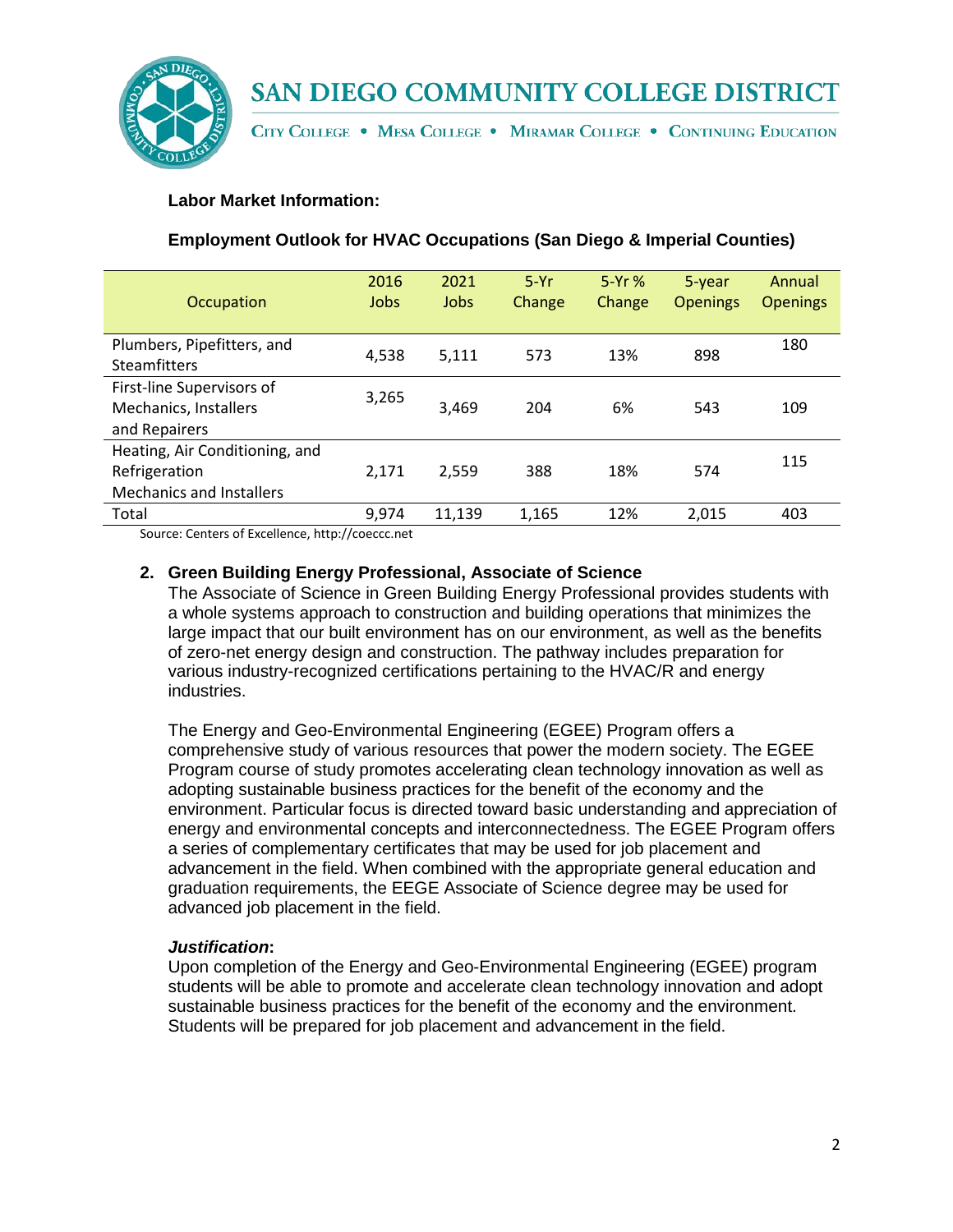

CITY COLLEGE . MESA COLLEGE . MIRAMAR COLLEGE . CONTINUING EDUCATION

# **Labor Market Information:**

# **Employment Outlook for HVAC Occupations (San Diego & Imperial Counties)**

| <b>Occupation</b>                                                                  | 2016<br>Jobs | 2021<br>Jobs | $5-Yr$<br>Change | $5-Yr$ %<br>Change | 5-year<br><b>Openings</b> | Annual<br><b>Openings</b> |
|------------------------------------------------------------------------------------|--------------|--------------|------------------|--------------------|---------------------------|---------------------------|
| Plumbers, Pipefitters, and<br><b>Steamfitters</b>                                  | 4,538        | 5,111        | 573              | 13%                | 898                       | 180                       |
| First-line Supervisors of<br>Mechanics, Installers<br>and Repairers                | 3,265        | 3,469        | 204              | 6%                 | 543                       | 109                       |
| Heating, Air Conditioning, and<br>Refrigeration<br><b>Mechanics and Installers</b> | 2,171        | 2,559        | 388              | 18%                | 574                       | 115                       |
| Total                                                                              | 9,974        | 11,139       | 1,165            | 12%                | 2,015                     | 403                       |

Source: Centers of Excellence, http://coeccc.net

# *San Diego Mesa College*

# *1.* **Music Theory, Certificate of Achievement**

The academic program in Music is designed to provide students with the sequenced fundamental skills for most musical pursuits for a transfer to a 4 year degree with a major in Music Performance (Classical or Jazz), non-performing music major or those seeking a career in the music industry.

#### *Justification:*

New Certificate of Achievement will replace the Certificate of Performance in Music Theory.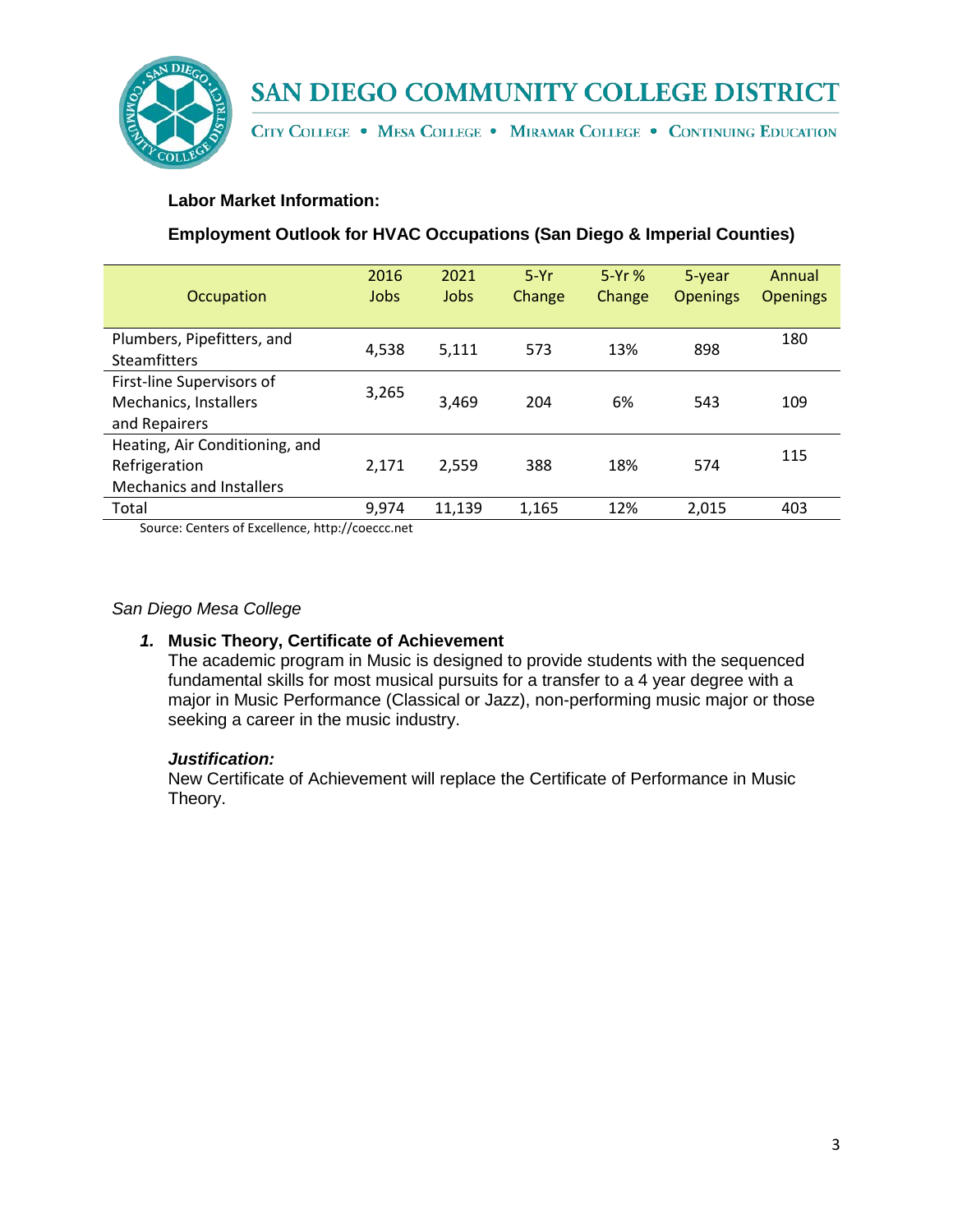

CITY COLLEGE . MESA COLLEGE . MIRAMAR COLLEGE . CONTINUING EDUCATION

# **Program Deactivations**

*San Diego City College*

**1. Public Administration, Associate of Arts** *Justification*: It is no longer in a student's best interest to receive this degree for transfer to SDSU.

*San Diego Mesa College*

- **1. Liberal Arts and Science: Art Studies-Music, Associate of Arts** *Justification*: Deactivation due to low completion rate. A new non-performance AA is being created to replace this degree.
- **2. Music Composition, Certificate of Performance** *Justification*: Deactivation due to replacement with Certificate of Achievement.
- **3. Music Technology, Certificate of Performance** *Justification*: Deactivation due to replacement with Certificate of Achievement.
- **4. Music Theory, Certificate of Performance** *Justification*: Deactivation due to lack of supporting Music Theory workforce training data.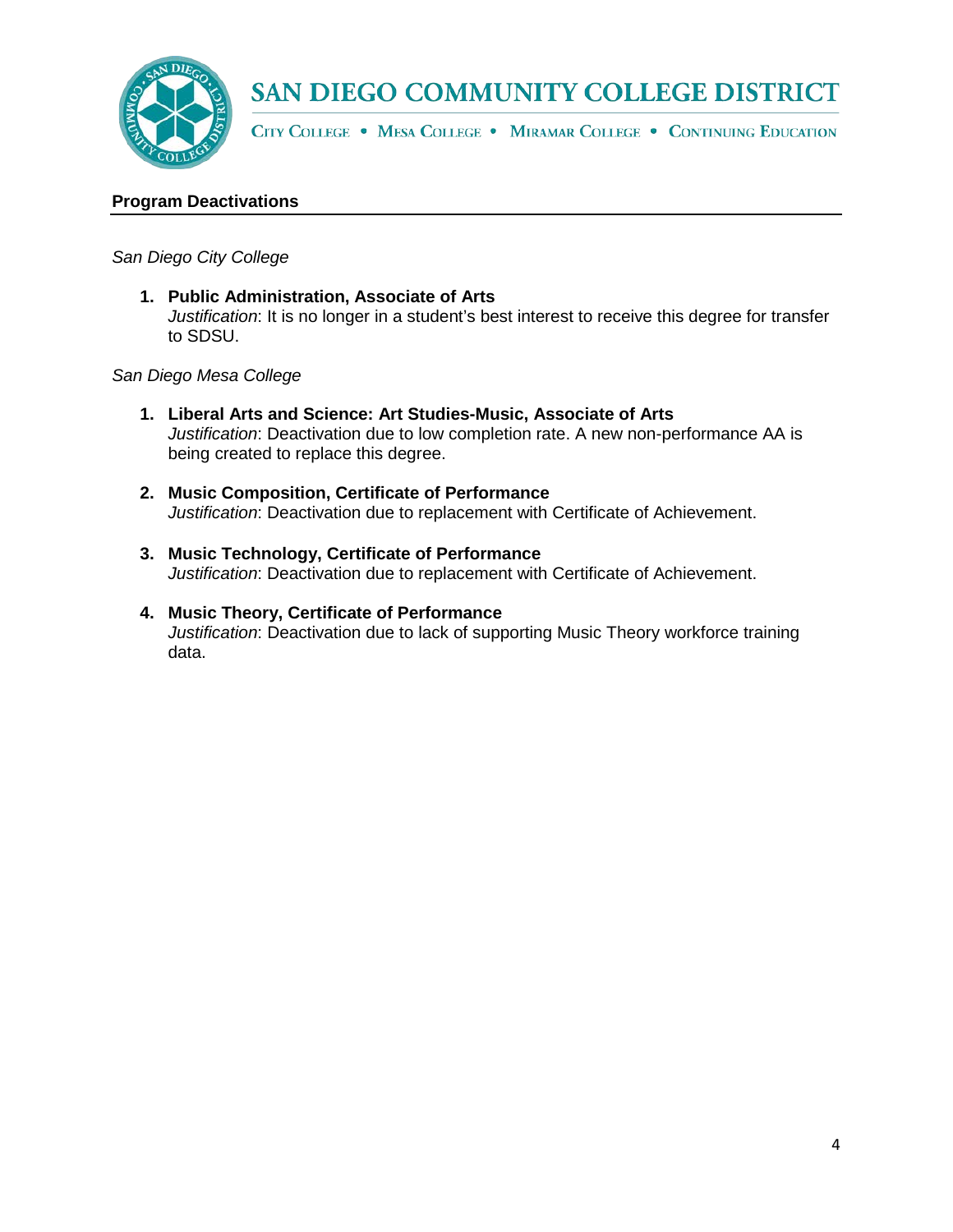

CITY COLLEGE . MESA COLLEGE . MIRAMAR COLLEGE . CONTINUING EDUCATION

# **Program Revisions**

*San Diego City College*

**1. Political Science Associate in Arts for Transfer** 

# **Changes**

- i. Remove POLI 101/103//140, PSYC 258, MATH 119, ACCT 116A, ANTH 103, BUSE 104, ECON 120/121, ENGL 105/205, HIST 101/105/106, and PEAC 102 from Restricted Electives.
- ii. Add POLI 101/103/140/201 and MATH 119 to Courses Required for the Maior.
- iii. Add POLI 121/124 and PADM 200 to Restricted Electives.

# *San Diego Mesa College*

# **1. Chemistry Associate of Science**

# **Changes**

- i. Remove CHEM 251 from Courses Required for the Major.
- ii. Add MATH 150/151/252 to Courses Required for the Major.
- iii. Remove MATH 141/150/151/252 from Restricted Electives.
- iv. Add CHEM 251/233/233L to Restricted Electives.

# **2. English, Associate in Arts for Transfer**

# **Changes**

- i. Remove AMSL 115/116/215/216, CHIN 101/102/201/202, FREN 101/102/201/202, GERM 101/102/201, ITAL 101/102/201, JAPN 101/102/201/202, LATI 101/102/201, RUSS 101/102/201, SPAN 101/102/201/202/215/216, TAGA 101/102/201, and VIET 101/102/201 from Restricted Electives.
- ii. Add "Completion of a language course other than English which is articulated as fulfilling CSUGE-B Area C2, including American Sign Language (AMSL) courses" statement to Restricted Electives.

# **3. Fine Art: Digital Art, Associate of Arts**

# Changes

- i. Remove MULT 100 from Courses Required for Emphasis.
- ii. Add ARTF 161A to Courses Required for Emphasis.
- iii. Remove MULT 150 from Restricted Electives.
- iv. Add MULT 100 to Restricted Electives.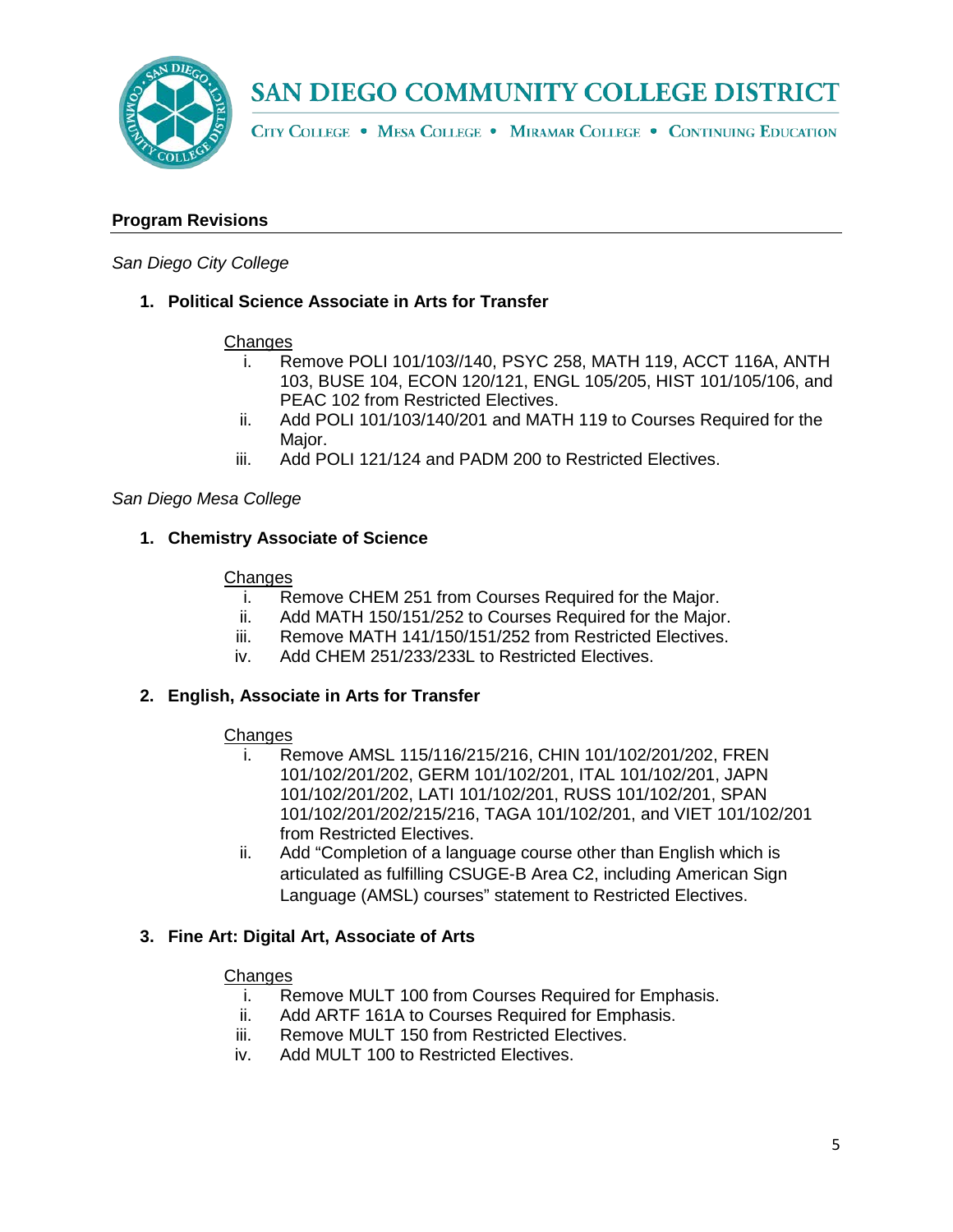

CITY COLLEGE . MESA COLLEGE . MIRAMAR COLLEGE . CONTINUING EDUCATION

# **4. Geographic Information Systems Associate of Science**

# Changes

- i. Add GISG 104 to Courses Required for the Major.
- ii. Remove ANTH 115 from Restricted Electives.

### **5. History Associate in Arts for Transfer**

### **Changes**

- i. Remove AMSL 115/116/215, CHIN 101/102/201, FREN 101/102/201, GERM 101/102/201, ITAL 101/102/201, JAPN 101/102/201, LATI 101/102/201, RUSS 101/102/201, SPAN 101/102/201, TAGA 101, and VIET 101/102/201 from Restricted Electives.
- ii. Add "Completion of a language course other than English which is articulated as fulfilling CSUGE-B Area C2, including American Sign Language (AMSL) courses" statement to Restricted Electives.
- iii. Add HIST 205 to Restricted Electives.

# **6. Liberal Arts and Sciences: Social and Behavioral Sciences-History Associate of Arts**

### **Changes**

- i. Add HIST 131/132/141/142 to Courses Required for the Major.
- ii. Remove CHIC 110B to Restricted Electives.
- iii. Add CHIC 414A, and HIST 130/154/175/205 to Restricted Electives.

# **7. Philosophy Associate in Arts for Transfer**

#### Changes

- i. Remove AMSL 115/116/215/216, CHIN 101/102/201/202, FREN 101/102/201/202, GERM 101/102/201, ITAL 101/102/201, JAPN 101/102/201/202, LATI 101/102/201, RUSS 101/102/201, SPAN 101/102/201/202/215/216, TAGA 101/102/201, and VIET 101/102/201 from Restricted Electives.
- ii. Add "Completion of a language course other than English which is articulated as fulfilling CSUGE-B Area C2, including American Sign Language (AMSL) courses" statement to Restricted Electives.
- iii. Add PHIL 105/131/205 to Restricted Electives.

# *San Diego Continuing Education*

**1. Secondary Education Completion Program, Certificate of Completion**

# **Changes**

i. Remove INTD 501 from courses required to complete Program.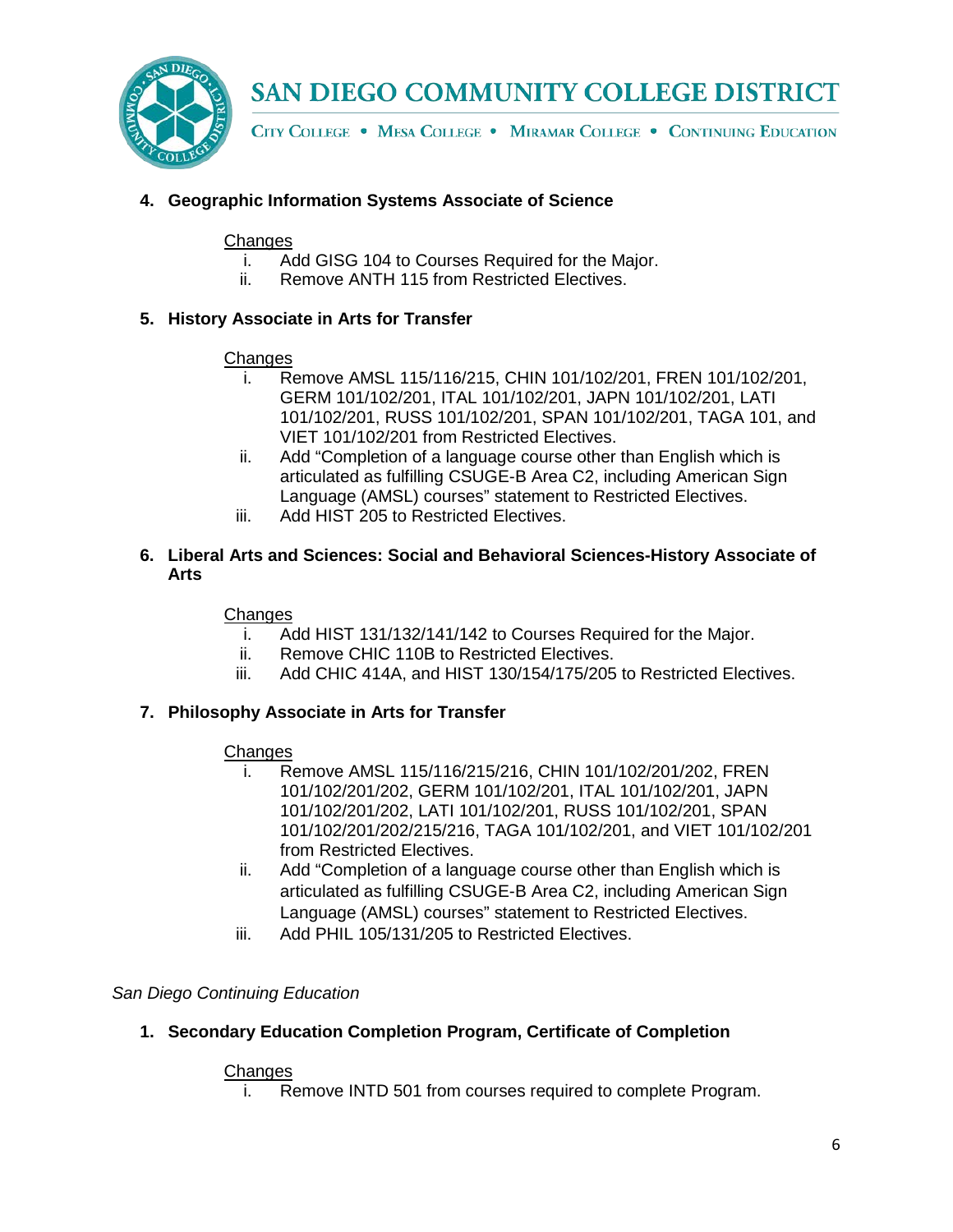

CITY COLLEGE . MESA COLLEGE . MIRAMAR COLLEGE . CONTINUING EDUCATION

| <b>New Courses</b>                                                                                                                                       | <b>Units</b>                                                               |
|----------------------------------------------------------------------------------------------------------------------------------------------------------|----------------------------------------------------------------------------|
| San Diego Mesa College                                                                                                                                   |                                                                            |
| EXSC 110A-Surfing I<br>EXSC 110B-Surfing II<br>EXSC 110C-Surfing III<br>EXSC 110D-Surfing IV<br>EXSC 116A-Stand Up Paddle Boarding<br>EXSC 116B-Kayaking | $0.5-1$ Unit<br>0.5-1 Unit<br>0.5-1 Unit<br>0.5-1 Unit<br>1 Unit<br>1 Unit |
| San Diego Miramar College                                                                                                                                |                                                                            |
| FIPT 381P-Firefighter I Test Preparation and Fire Control 3                                                                                              | 1 Unit                                                                     |